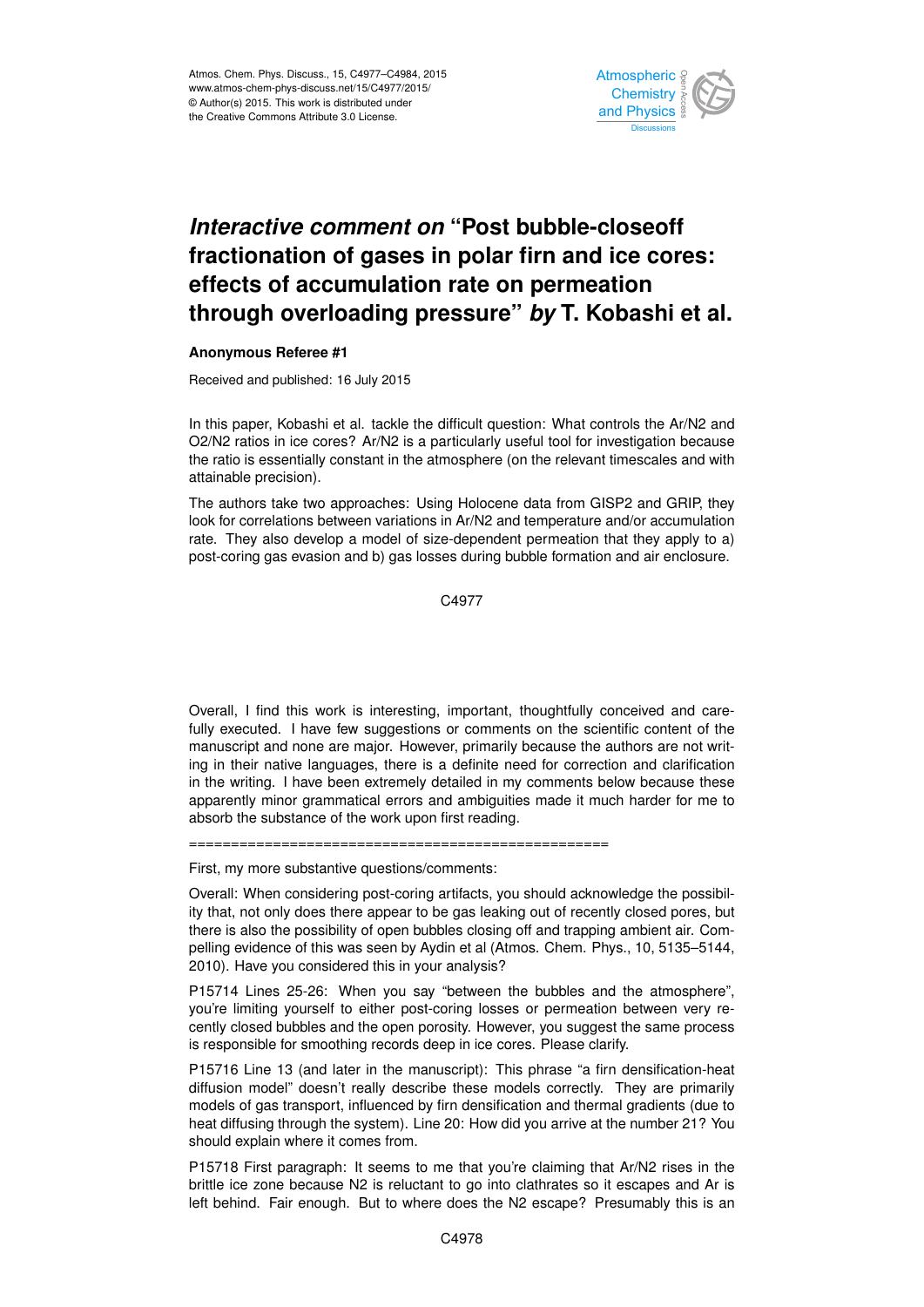example of post-coring loss so the N2 just enters the atmosphere at large. Also, if this picture is correct, shouldn't the problem persist at all depths below the onset of clathrates? Or is it only the fractures that allow the N2 to escape? Please clarify!

P15724 Line 10: Is the diffusion coefficient for Argon from experiment? If so, cite the source. If not, change the sentence so it clearly states that the Argon value comes from the dynamics simulation too.

P15727 Line 1 The value of 0.375MPa seems arbitrary. How did you choose this value? Line 6 You say earlier that Vostok only has 0.3% of the air in microbubbles, yet you are exploring the range 1% -3%. Why? You should explain this choice.

Figure 9 is essentially incomprehensible. It is too small to read without 300% enlargement, but more importantly, the content is inadequately explained. For example, despite the statement on line 19, it's not at all clear that Fig. 9a is showing us that 99% of the air is trapped as normal bubbles near the lock-in zone. Is this statement based on output from the model (somehow derived from the multitude of curves shown in Fig 9a)? Or does Fig. 9a show (somehow) that the model successfully reproduces a set of independent observations? The other panels are similarly cryptic: Which are the 3 bottom layers in 9b and 9c and why don't they show the same shape as the three bottom layers in 9a? Why does dAr/N2 in 9e look so different from every layer in 9d? I'm sure this is a useful and potentially informative figure, but in its present form, it's merely confusing.

P15728 Lines 9-11: I can't really assess the statement beginning "The difference. . ." because I can't fully understand Fig. 9. However, the idea microbubbles would not be subject to the same compression and volume change that normal bubbles experience certainly begs for a sentence or two of explanation. Perhaps you mentioned this earlier in the paper and I missed it.

P15729 This paragraph lays out an important result from this work. According to the model presented here, the behavior of Ar/N2 in microbubbles under cold conditions is

C4979

the same as was anticipated by Severinghaus and Battle (2006). That is to say, longer bubble residence time in the firn leads to greater permeation and fractionation. On the other hand, the normal bubbles don't show much of any effect. Furthermore, higher accumulation rate leads to the more fractionation in the microbubbles (presumably again due to the longer residence time), but to less fractionation in the normal bubbles. Why is this? The fact that the model reproduces the results of the multiple linear regression doesn't do much good unless we can learn from the model which processes are causing this counterintuitive behavior. Figure 8c: Do you really mean to plot air content change? I would think you're actually plotting the percentage of original air remaining, but I'm not certain. As it stands I can't make sense of a 99% air content change that then falls with depth.

==================================================

Second, a long list of grammatical corrections/clarifications.

P15713 Line 8: change to "we find" Line 10-11 should read ". . .the precise records spanning the last 4000 years show temperature and accumulation rate have nearly equal effects. . ." Line 14: put the quotes around "microbubbles" only (not the parenthetical statement). Lines 16-17 should read ". . .the accumulation rate due to changes in overloading pressure, as seen in the observations. Colder (warmer) temperatures in the firn induce more (less) depletion in. . ." Lines 25 and following: The studies cited are not really firn studies. Instead, they are about much longer ice-core histories. My guess is that you really are trying to say is ". . .trapped in the firn layer (unconsolidated snow; ∼70m at the Greenland Summit) and preserved in the underlying ice sheets provide precious. . ."

P15714 Line 10 should read "we investigate a third process" Line 16 should read "the process continues during/after coring" Line 20 remove the word "rapid" Lines 21-22 should read "Depletion of the total air content by. . ." Line 25 should read "and is induced"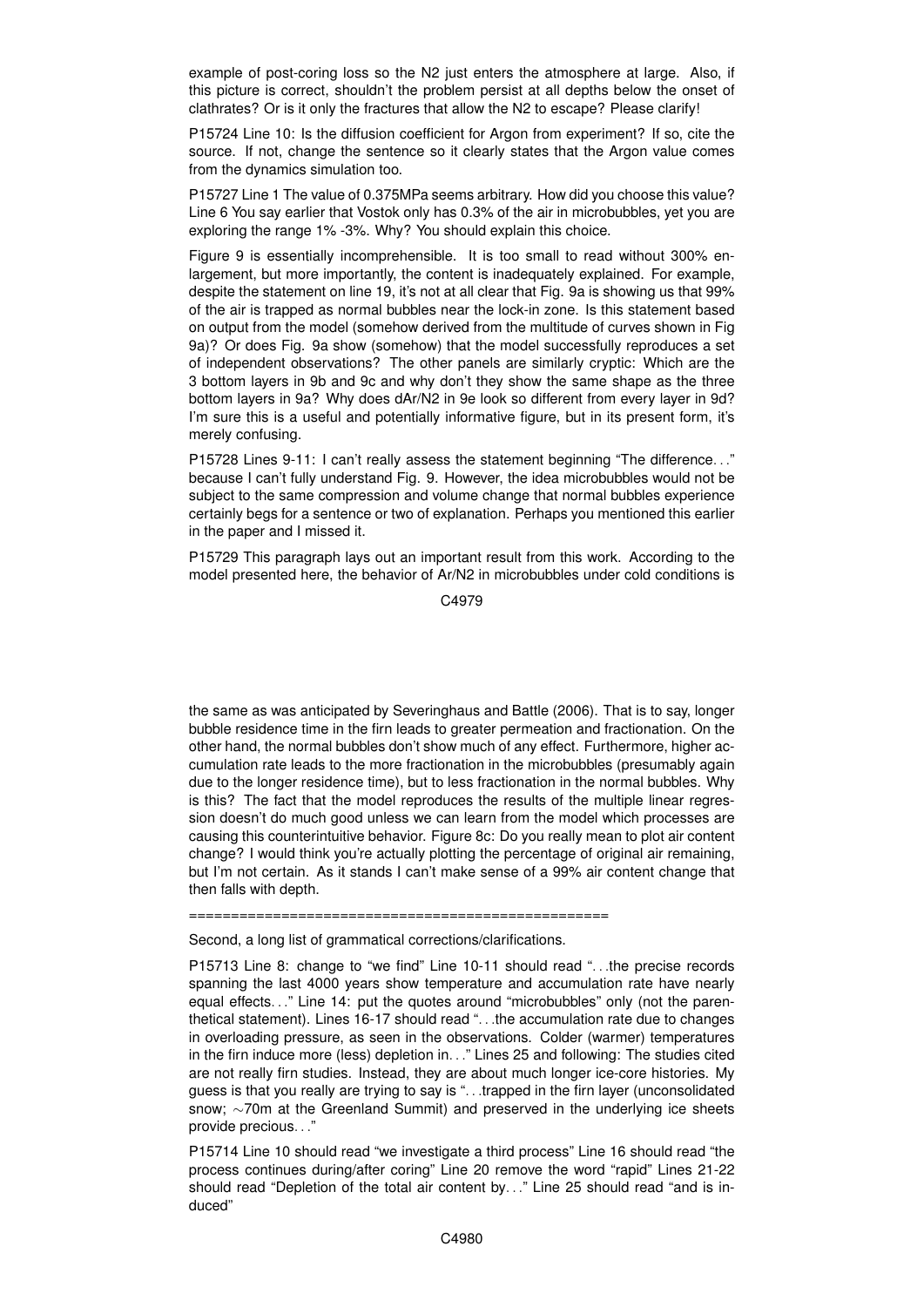P15715 Line 5: Should read "Variations in dO2/N2 on orbital timescales closely follow. . ." Lines 5-16: This section is a bit confusing in its order. In the previous paragraph (on p15714), you should explicitly state the situations in which this single process operates: As bubbles close at the firn-ice transition, deep within the ice sheet, after coring. Then address these in the same order on p15715.

Lines 17-19 should read ". . .using records from GISP2 for the entire Holocene and NGRIP for the past 2100 years, we investigate the multi-decadal to centennial variability of Ar/N2, as well as gas loss processes during storage." Line 22: should read "over the relevant period" Line 25: remove the comma after "data" Line 29: should read "drawing conclusions"

P15716 Line 2: should read "measured in the" Line 10: should read "obtain high analytic precision (Kobashi. . ." Line 14: "uncertainties" in what are ∼10%? Gas ages? Or the gas-age/ice-age difference? Please clarify. Line 15 -20 should read "To investigate the Ar/N2 fractionation, we used.....Gkinis et al., 2014). The annual resolution... . . .with 21-year running means. . ." Line 22-23: Should read "We also used new dAr/N2 data for the past 2100 years from the NGRIP ice core, providing a good . . ."

P15717 Line 10 should read "The coefficient 11 arises because the. . ." Lines 13-14 should read "...temperature sentivities of d15N and dAr/N2 are slightly..." Line 16 Remove the whole sentence beginning "Therefore, these corrections. . ." Line 17-18 should read "attributed only to gas loss. Line 18-20: The sentence beginning "It is also noted. . ." is very unclear to me. You appear to say above that GISP2 only had data with mass 29. Last paragraph: Where does the number "21" come from? It appears to be a completely arbitrary choice, but I imagine it's not.

P15718 Line 8 should read "...preferential leakage of nitrogen, and thus argon..." Line 19 should read "...variations. We found a significant..." Lines 20-21 should read ". . .accumulation rate for the past 6000 years, a time interval in which the abnormal dAr/N2. . ."

C4981

P15719 Line 2 should read "...variations because precise..." Line 9: Shouldn't the last r value (0.26) actually be negative? Line 10 should read "with a 38-year lag" Line 11: should read "We note that the surface..." Line 12 should read "rate have a negative..."

P15720 Line 1: It would be very nice to see a figure of the centennial variations in model and data. Also, how are centennial variations determined? Is it a 100-year running mean or a spline or some other technique? Lines 8-9 should read "do not have Ar-isotope based temperature information before 4000 year BP. " Line 10 should read ". . .contains substantial noise" Line 21 Remove the comma after "rate" Line 22 should read "with the d18O ice-based temperature proxy and... Lines 24-25 should read ". . .discussed earlier. Except for the time interval around ∼7000 BP, the model and observed dAr/N2 exhibit rather constant...

P15721 Line 13 should read ". . .better precision on dAr/N2 than the one used for GISP2" Line 19 should read ". . .detrending) and were uncorrelated in the shallower part." Line 22 should read "dAr/N2 data from the depth range 64.6-80m exhibit some. . ."

P15722 Line 1 should read ". . .of contamination, and" Line 3 should read "uncertainties using ice samples" and ". . .we interpret the" Line 4: In what sense do things "decrease"? With greater depth? As you approach the surface? As written, it's not clear. Line 5 should read "Fig 6). Based on isotope mass balance. . ." Line 7 should read "a clue to the processes" Lines 9-10 should read "and application to post-coring fractionation." Line 11 should read "after coring" Line 13 should read "depletions of" Line 18 (and subsequent occurrences) should have "species m" instead of "m molecule". Line 25 ibid.

P15723 Line 2 should read "are mole fractions of species m" Line 8 should read "during storage" Line 9 should read "14 years after coring, but with different temperature histories. GISP2. . ." Line 10 should read "After shipment," Line 13 should read "2015). The ice samples were then cut. . ." Line 24 Remove the comma before "and". Also,